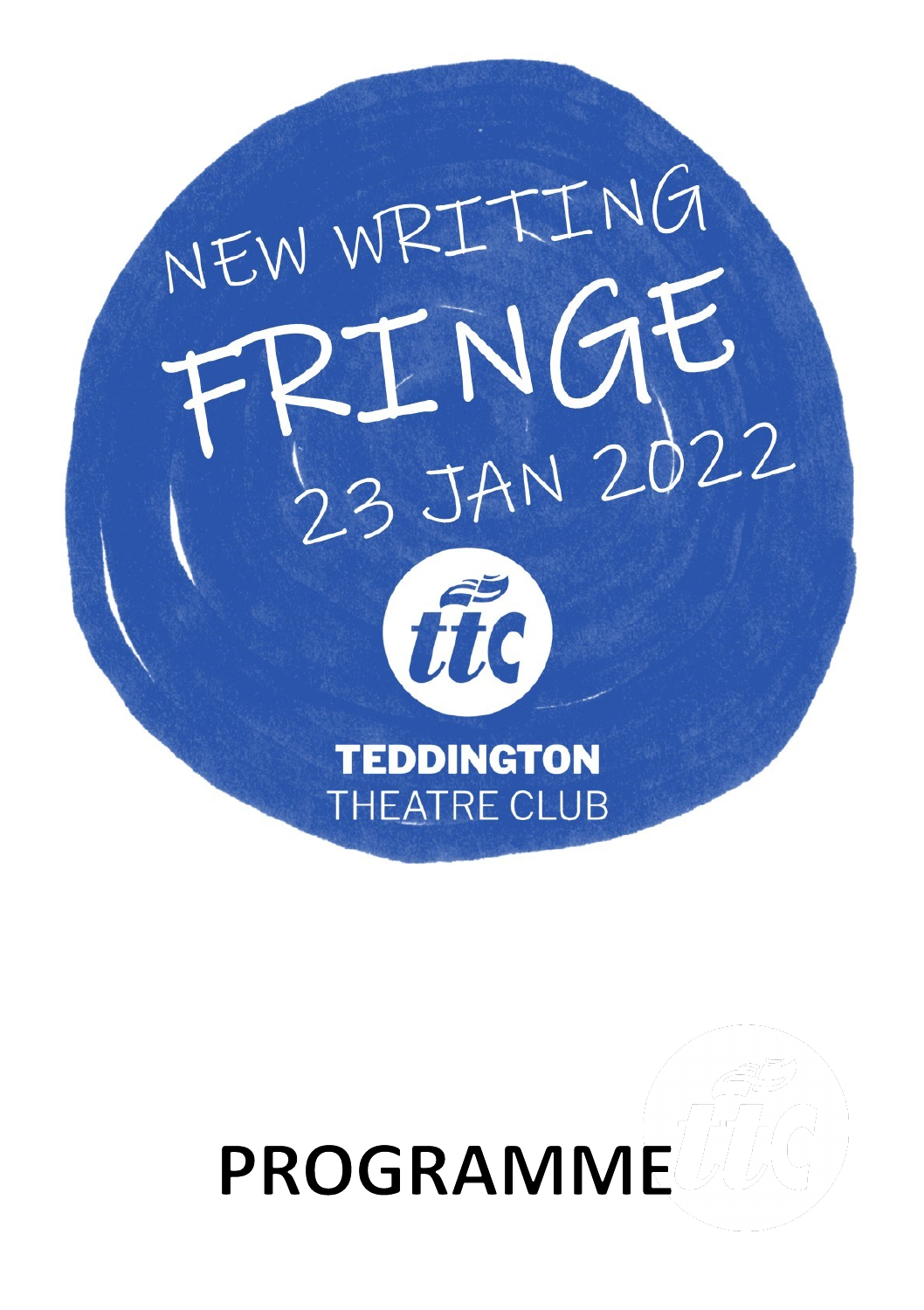### Welcome to TTC's first Fringe Festival!

It has been a very strange year for theatre but despite all the bad news to come out of what I'm calling the Covid-era there have also been some very positive things that, without lockdown we'd never have known about. One of these things is the sheer amount of dormant talent hiding in the undergrowth of Hampton Hill Theatre. Our *Lockdown Monologues*, the online play readings and our marathon Valentine's Day online event encouraged our members to get writing and goodness – what a lot of excellent material we had to work with!

The plays you see today are not all brand new, but are all new "productions". I use that term loosely as there are very few actual produced elements to today's entertainment. The writers and directors are all working under strict "fringe conditions", to enable us to showcase four strong pieces. Today is all about the writing and I'd like to congratulate and thank everyone involved in creating this inaugural event. You never know, we may do it again now we know the talent is out there!

I wish you all a very enjoyable trip to our Studio; it's the first time we've performed here since 2020. And it's good to be back.

Lottie Walker, Artistic Director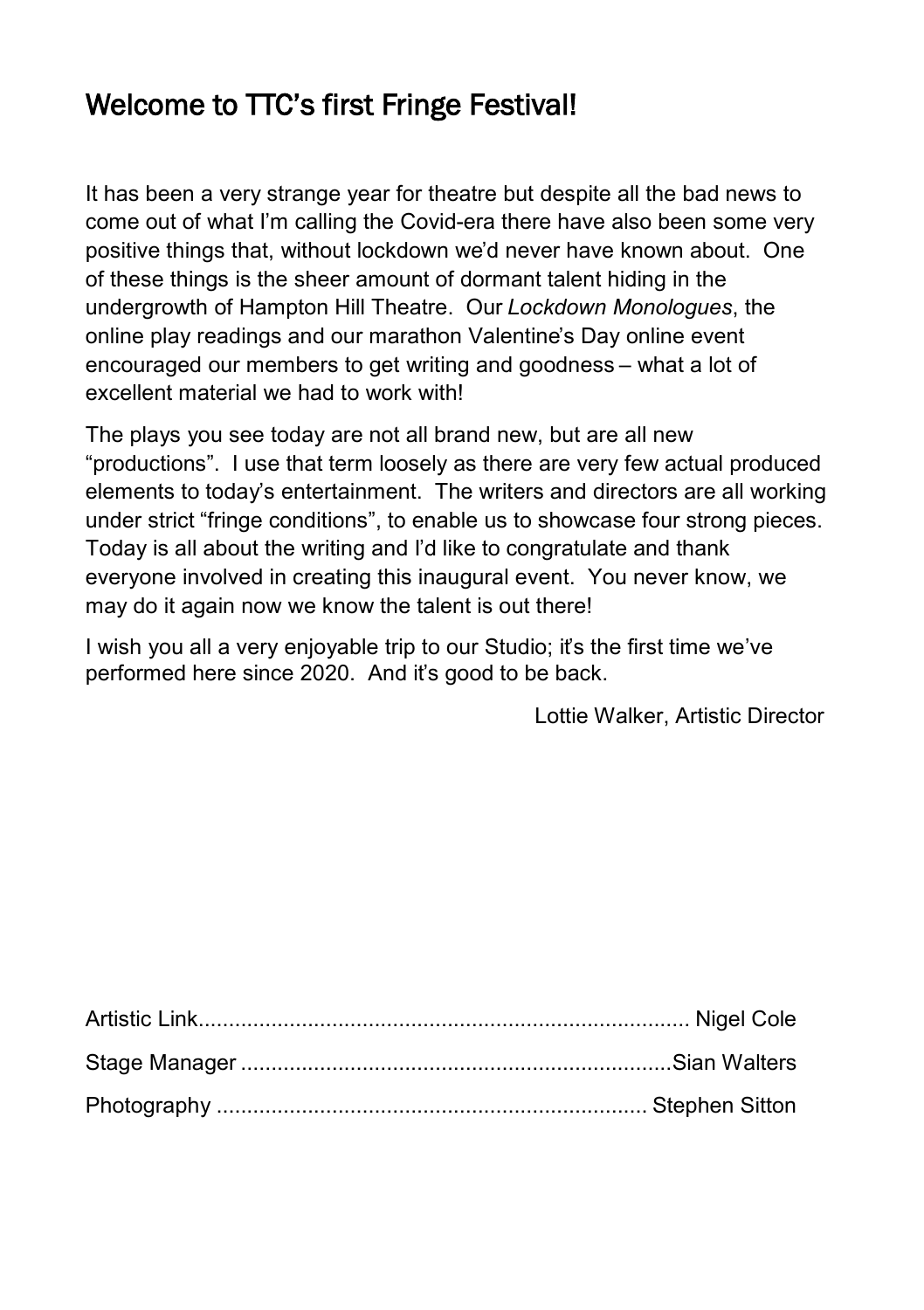#### The Book Club by Hannah Lobley

A book club meeting goes awry when a fresh, young, guest speaker is in attendance.

#### Tia and the Falcon by Loz Keal

Friends when young but different choices led to different lives. A dinner party catch up…

#### Conrad's Playlist by Ben Francis

Buster wanted to be a hero. Conrad wanted to be a DJ. Emily wanted to protect them. None of their dreams happened in the way they had hoped. Conrad's Playlist is about the people in America who often get forgotten.

| Emily |  |
|-------|--|

#### Theory by Steve Mackrell

Millions of stars in the universe – but how to choose the one in a million? A different tale of a boy meets girl.